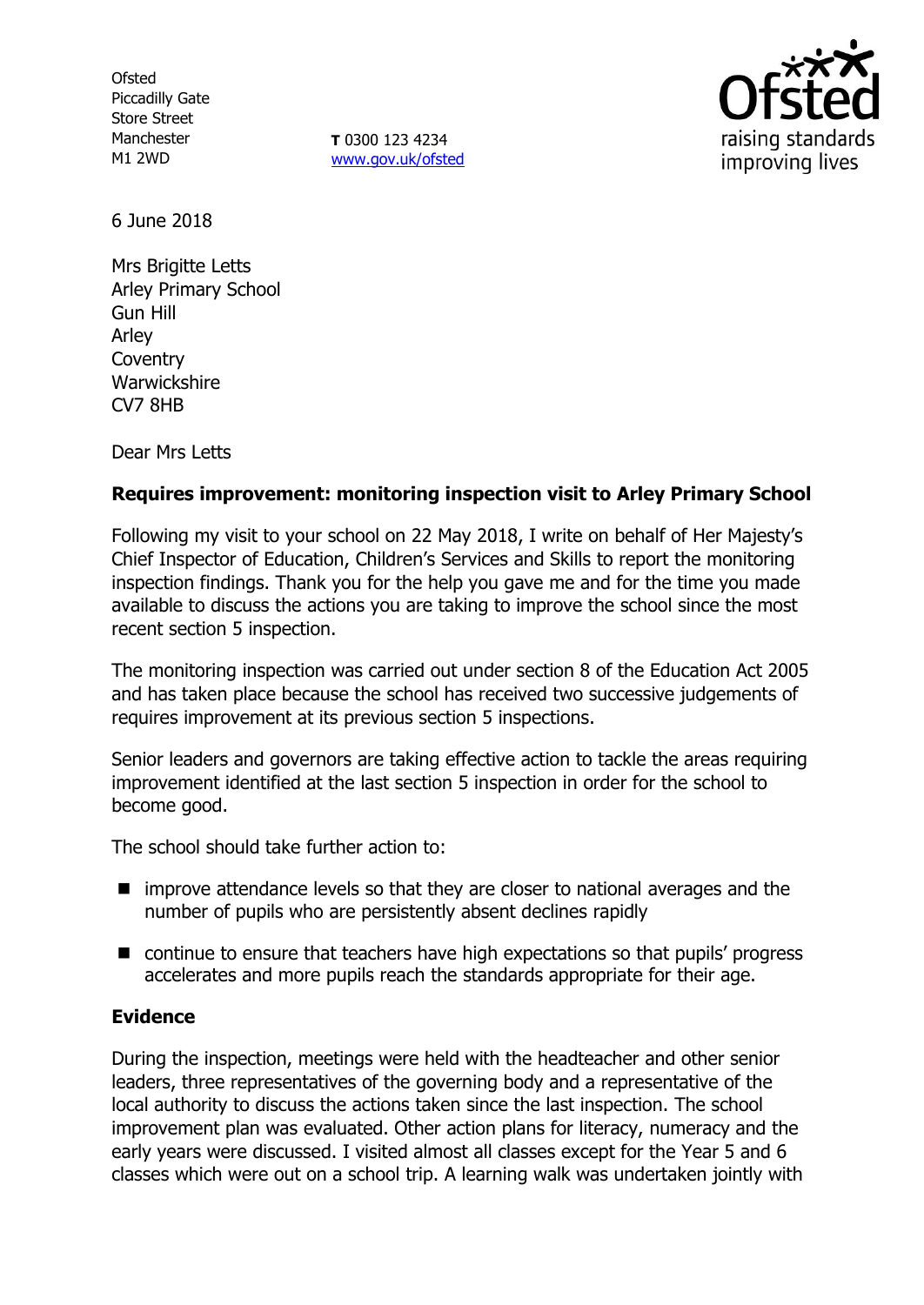

the deputy headteacher. We observed teaching and spoke to pupils about what they were learning to do. I met with a group of six pupils and looked at their books with them. I also scrutinised a wider sample of pupils' books during the afternoon. I looked at minutes of governors' meetings, checks on the impact that teaching is having on learning, findings from the pupil premium review and examples of external review documentation.

### **Context**

Since the last inspection, one teacher has left the school. The school is currently recruiting for a teaching assistant.

### **Main findings**

At the last inspection, leaders and governors were asked to develop three key areas and undertake an external review of the use of the pupil premium.

You have now successfully overcome many of the long-standing issues facing the school in the lead-up to the last inspection. You have changed the culture in the school. Improvements have been more rapid and focused since the shift to a positive 'can do' attitude. Effective action has been taken to improve weaknesses in teaching. As a result, greater consistency and higher expectations are in place across the school. You have created a united staff team that shares your high aspirations for the whole school community.

You have streamlined assessment procedures. There is now one system in place to assess and track pupils' progress. You thoroughly analyse the progress of different groups of pupils, including the most able and those who are disadvantaged. You make clear that teachers are accountable for the progress made by pupils. You regularly check on pupils' progress in meetings with teachers. Teachers bring pupils' books to prove what pupils can do. The books of current pupils show good progress, with many pupils, especially those who are disadvantaged, making faster progress. Teachers understand the need for continued improvement and they want pupils to succeed.

You dedicated time to exploring the end-of-year expectations with all staff. Working together, they looked carefully at each statement. They discussed the learning sequence from the early years to Year 6. This was a significant step forward as previously many staff worked in isolation. A bank of exemplification material has been developed that supports teachers in making accurate judgements about pupils' work. These judgements at the end of the early years and key stages 1 and 2 are checked regularly. Teachers are now clear about what is expected. They understand the role they play in ensuring that the results for the end of key stage 2 improve for all pupils.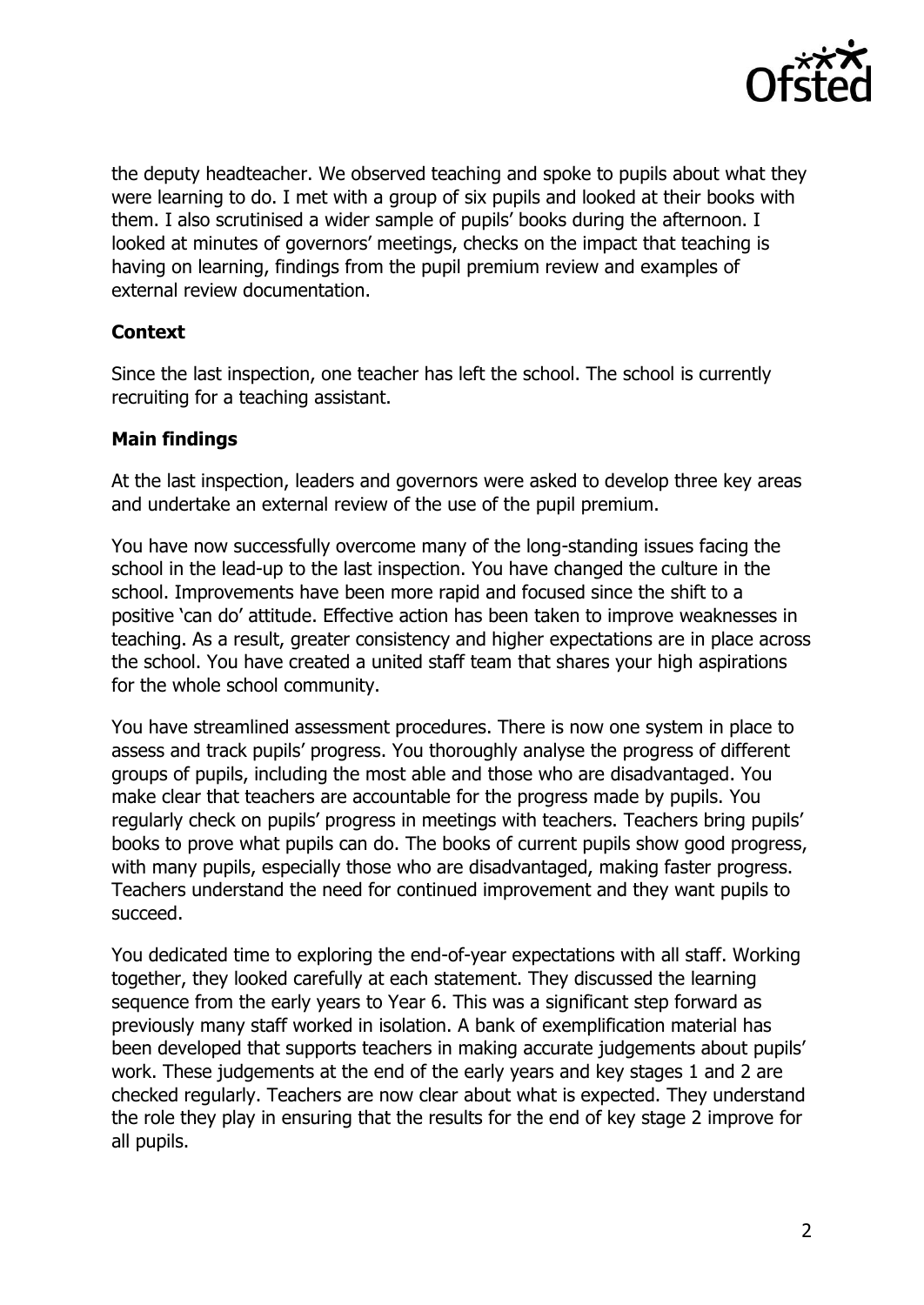

You provided professional development for teachers to help develop their skills and knowledge in teaching reading, writing and mathematics. You accessed additional support and training through the Strategic School Improvement Fund. You monitor the effectiveness of this training and the impact it has on raising standards. The local authority task group also holds leaders to account. As a result, teaching across the school has improved.

Teachers now understand how to teach reading across all age and ability groups. Plans show that teachers provide opportunities for pupils to review and reflect on what they are reading. Events such as the reading festival and the 'reading rocks' day have raised the profile of reading. Key texts are chosen with care to ensure a suitable balance and appropriate challenge over time. Pupils spoken to during the monitoring visit expressed a love of reading.

Training in mathematics is having a positive impact. Teachers plan lessons around opportunities for pupils to develop their reasoning and thinking skills. Pupils are explicitly taught key vocabulary which helps them to express themselves clearly. The learning environment has been developed to stimulate mathematical thinking and reasoning. Appropriate resources are now in place. Pupils are beginning to use them effectively in the weekly challenges. Pupils are now showing greater determination and the resilience to have a go and keep on trying until they find a solution. The pupil survey indicates improved attitudes towards mathematics from pupils of all ages.

You insist on quality-first teaching for all pupils. You are aware of the significant underachievement of pupils in the past, but do not accept excuses for pupils' current standards of attainment. You have established a range of ways in which pupils who are underachieving are helped to catch up. Supported groups offer further challenge, and support and boost pupils before they are formally tested. Other interventions, such as precision teaching in reading or number, are helping pupils to develop specific skills. Teachers also ensure that instant intervention during a lesson prevents a child from falling further behind. These catch-up systems are now used consistently across the school. They are beginning to help more pupils catch up and close the gaps with others nationally. However, you are aware of the difficulties you still face in attaining standards that are in line with other pupils nationally.

The early years has improved since the last inspection. Assessment procedures have been revised. Observations at home and at school now ensure that a full picture of what a child can and cannot do is established for each individual child. Moderation with other schools and by the local authority help check that these are accurate. Adults are much clearer about the next steps for each child, and quickly identify those who need extra help from the start. Progress is closely monitored by leaders. There has been a clear upward trend over the last four years. Assessments of current pupils indicate that outcomes look set to rise again this summer.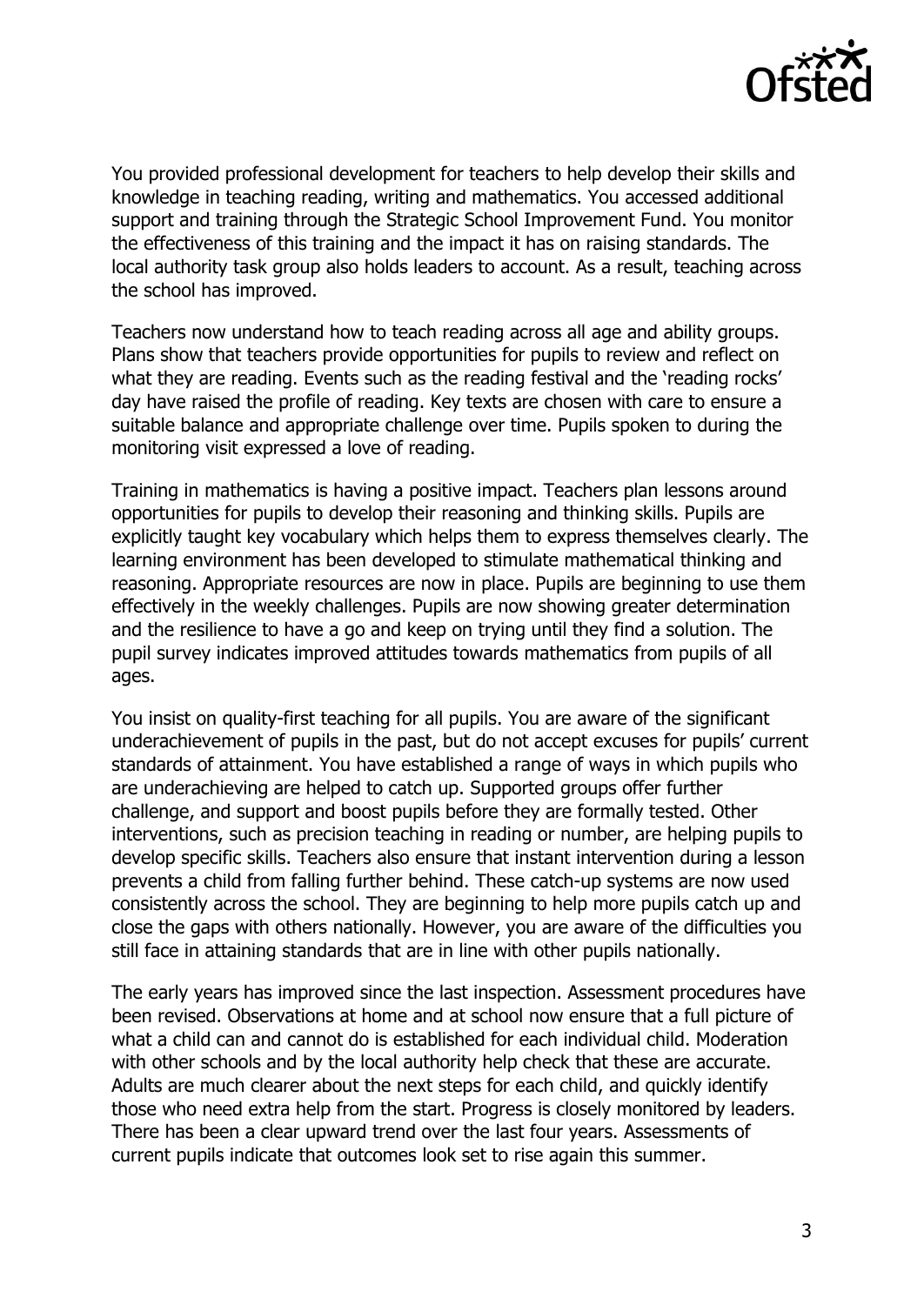

During the monitoring visit, it was clear to see how engaged boys and girls are in their learning. The early years' curriculum now includes themes, such as superheroes, which interest the boys. A focus on physical development is helping boys develop the skills they need to be successful writers. As a result of being the target group in the early years, boys are making better progress than all other groups in reading, writing and mathematics. This is helping them to catch up and reach the expected standards.

Governors commissioned their own external review of governance following the last inspection. They used a skills audit before successfully recruiting new governors. They have a clear strategic drive for improvement. Governors do not accept at face value what they are told. They ensure that they provide rigorous challenge and appropriate support. They are ambitious for the school.

The last inspection recommended a review of the use of the pupil premium. Two reviews have been undertaken. Leaders state that the first review was inadequate, and did not provide a suitable challenge or identify clear actions to help the school move forward. The second review was carried out in February 2018. Robust systems are in place to ensure that barriers to learning are identified. Detailed individual pupil plans identify appropriate and timely support. Progress and the impact of the funding are tracked in great detail. Leadership of provision for disadvantaged pupils is a strength of the school, and has been further developed following the review.

Leaders are aware that attendance levels are currently too low. They have declined since the last inspection. Action is being taken to support families of children who are persistently absent. Leaders link attendance with the progress children are making. They are working hard to help parents understand why their children should be in school every day. However, leaders know that they now need to challenge absences from school more rigorously.

### **External support**

Since September 2017, the local authority has provided significant support and a high level of challenge. This is helping the school improve at a more rapid pace. Through regular task-group meetings, leaders have been held to account. Training opportunities and regular monitoring are ensuring that improvements have been systematically introduced and implemented. The learning improvement officer knows the school well. Regular visits and coaching for middle leaders are supporting the development of strong leadership at all levels. Roles and responsibilities are clear and accountability is understood. The local authority is now providing support to help deal with the low levels of attendance, particularly of pupils from a few hard-toreach families.